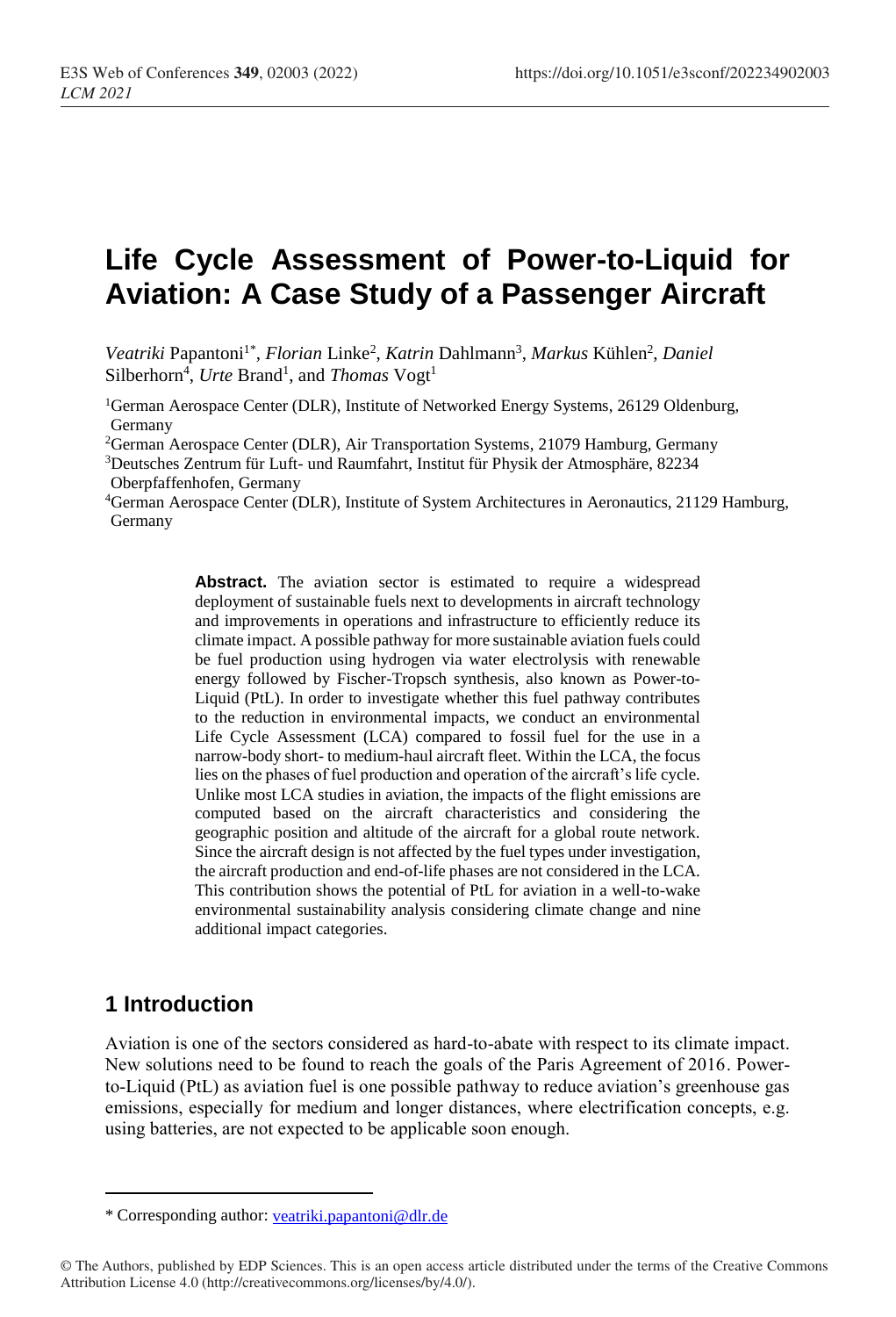Several studies have investigated alternative fuels for aviation and their environmental impacts over the last years. Some of them focus on the production of the alternative fuels and do not model the combustion during the operation phase of the aircraft [\[1,](#page-5-0) [2\]](#page-5-1). Others do also consider the impacts of emissions during flight and base the impact analysis on statistical data from emission databases and on average aircraft and flight characteristics; however, they do not consider PtL among the alternative fuels analysed [\[3,](#page-5-2) [4\]](#page-5-3).

In this study, we close this gap by including both the fuel production phase for PtL and fossil jet fuel and the operation of an entire fleet of aircraft in the environmental impact analysis. Additionally, we consider the aircraft performance as well as the geographic position and altitude of the aircraft on a global fleet route network to determine the climate change impact of emissions during flight.

### **2 Method**

#### **2.1 Goal and scope**

The methodology employed follows the main principles of an LCA as described in ISO 14040/44. The system chosen for this case study is a fleet of advanced short-to-medium range turbofan aircraft with entry into service in 2040. The aircraft is designed to fly a distance of 1500 nautical miles with 250 passengers on board at a cruise speed of Mach 0.78 using the methodology described in [\[5\]](#page-5-4). This type of aircraft represents a high share of the total flights and more than one-third of the  $CO<sub>2</sub>$  emissions from aviation [\[6\]](#page-5-5).

The goal of the study wasto compare the environmental impacts generated by the selected aircraft fleet using different fuels, namely fossil jet fuel and synthetic fuel following the PtL pathway. The analysis has a global scope and considers a typical lifetime of 30 years of such a fleet. The primary data generated by inhouse methods of the German Aerospace Center are combined with background data from the ecoinvent database (version 3.7.1) and secondary data from scientific literature. Finally, the ILCD method and the open source software Brightway2 are used to conduct the LCA. The functional unit is 1 passenger kilometre.

The system boundaries of the analysis include the production of the hydrocarbon fuel – either fossil or synthetic – and the fleet operation. It is assumed that the aircraft itself does not change depending on whether fossil or synthetic fuel is used. Thus, the lifecycle phases of manufacturing and end of life of the aircraft are excluded from the analysis.

#### **2.2 Fuel production**

Renewable electricity either from wind or from photovoltaics is chosen as the main power source for all processes in the foreground. The production steps include water electrolysis,



<span id="page-1-0"></span>**Fig. 1.** Flow diagram of PtL production (own figure based on representation by [2]).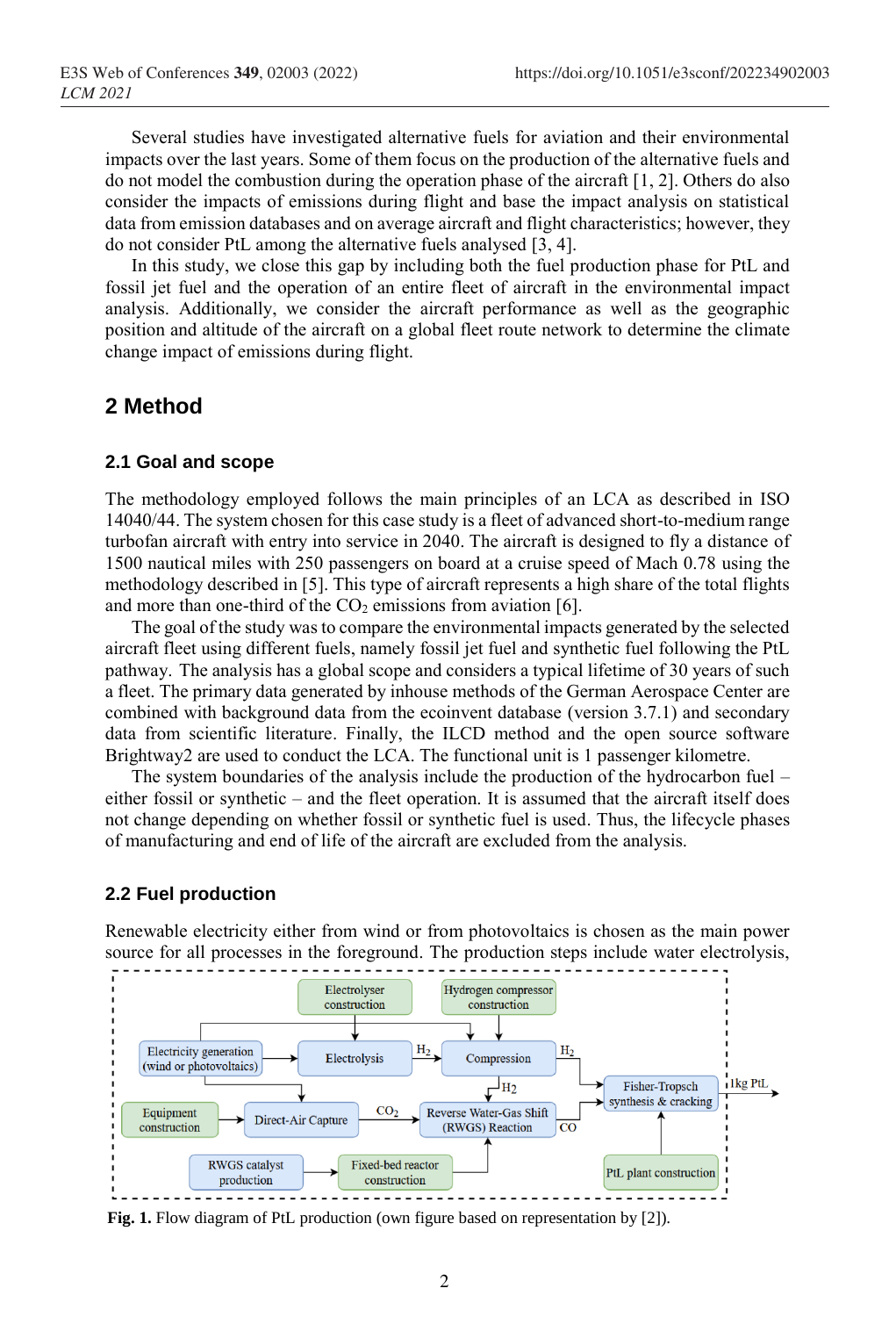compression of the produced hydrogen and direct-air capture for the provision of carbon dioxide. These steps are followed by a reverse water-gas shift reaction and Fischer-Tropsch synthesis and cracking to produce the synthetic fuel. As shown in [Fig. 1](#page-1-0) the model also includes the construction of the required equipment which is shaded green. The life cycle inventory is based on [\[7\]](#page-5-6). For the reference case of fossil jet fuel, the processes describing the production of kerosene in Europe are used as implemented in the ecoinvent database.

#### **2.3 From passenger demand to route network**

In order to estimate the environmental impacts of flight operations, an operating scenario represented by a route network with flight frequencies is required. The methodology followed is depicted in [Fig. 2.](#page-2-0) A global air-traffic forecast is calculated using a socioeconomic passenger demand forecast on airport-pair level and constraining the passenger and flight volumes by the respective airport capacities [\[8\]](#page-5-7). Based on this global forecast as well as aircraft design and performance data, the aircraft routes are assigned by considering factors such as the direct operating costs (DOCs) for airlines and schedule delay for passengers. This methodology provides an exemplary route network with flight frequencies for the considered aircraft design. The histogram in [Fig. 2](#page-2-0) shows the distribution of flights over different distances. The acquired route network serves as a basis for the environmental assessment.



<span id="page-2-0"></span>**Fig. 2.** Methodology for the traffic forecast of the fleet (left) and histogram of the number of flights per distance (right).

#### **2.4 Fleet emissions and climate impact assessment**

For the impact assessment especially of non- $CO<sub>2</sub>$  emissions, not only the amount, but also the geographic position and altitude play an important role. For this purpose, the German Aerospace Center has developed a methodology, called GRIDLAB, that considers these parameters [\[9\]](#page-5-8). The climate impact of inflight emissions is assessed using the climate response model AirClim [\[10\]](#page-5-9). [Fig. 3](#page-3-0) shows the main steps of the methodology.

The central element of the methodology is the trajectory calculation module, which determines the 4-dimensional aircraft motion and the respective gaseous emissions based on the aerodynamic and engine characteristics of the aircraft. It considers the route network of the fleet as described in section 2.3 and simulates trajectories that respect the navigational constraints according to Air Traffic Management. Additionally, a flight profile optimisation for minimal fuel burn is conducted.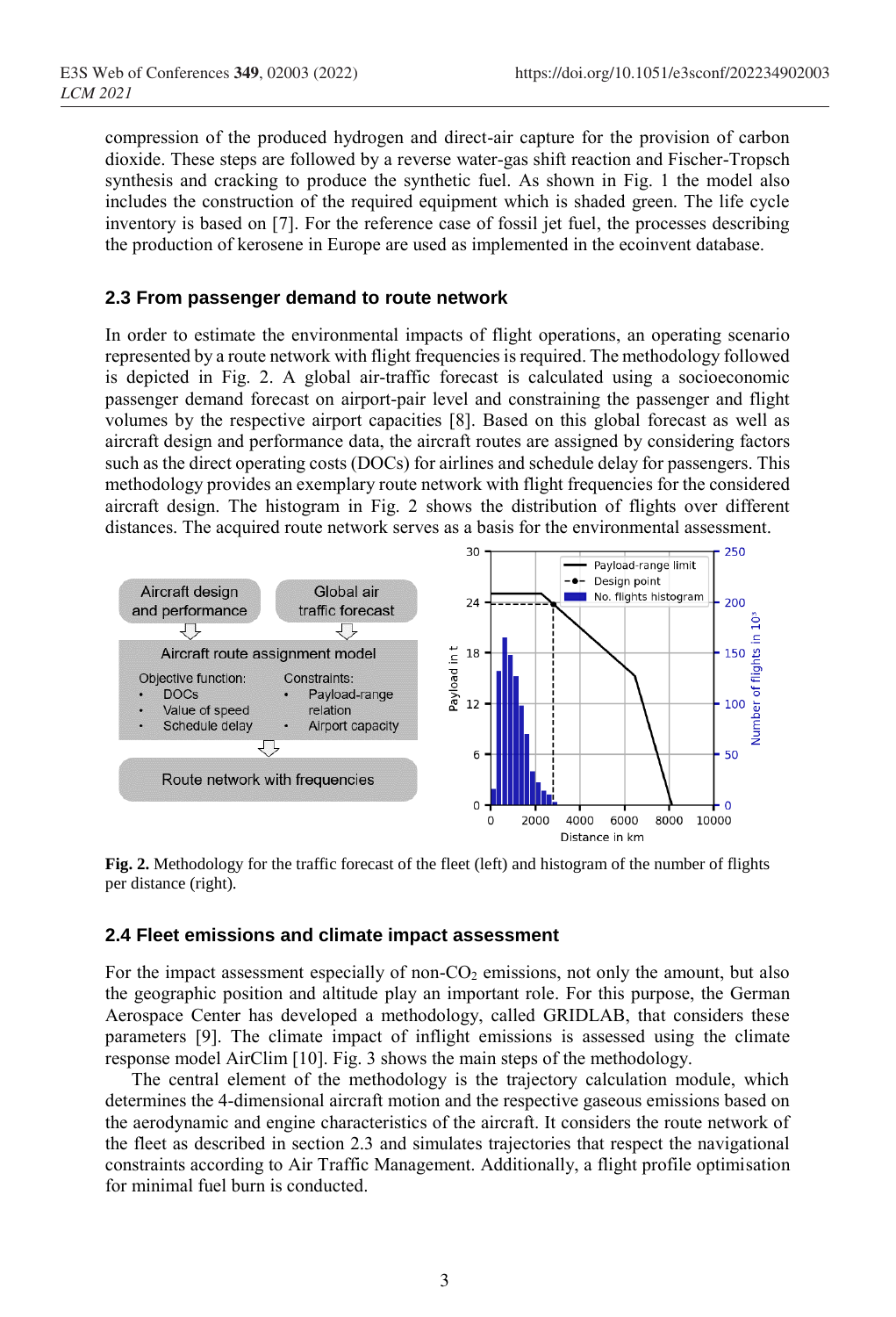Subsequently the profile-based emissions are rasterised using a gridding algorithm. The resulting inventories are fed into the climate response model AirClim, which combines aircraft emissions with pre-calculated atmospheric data from simulations using a climate chemistry model. In addition to  $CO<sub>2</sub>$ , also water vapor, the effect of nitrogen oxides on ozone and methane and the effect of contrail cirrus (CiC) are considered.

Different metrics can be chosen to assess the climate impact of the fleet operation. The Average Temperature Response (ATR) with a time horizon of 100 years is such a metric. It describes the mean near-surface temperature change over 100 years and enables a comparison of different technologies with respect to this temperature change. Another widely used metric is the Global Warming Potential (GWP) with a time horizon of 100 years. The climate change impact calculated following this methodology is combined with the impact from the production of the fuels as described in section 2.2 to derive the climate change impact during the entire lifecycle of the fleet.



<span id="page-3-0"></span>**Fig. 3.** Schematic representation of the methodology to estimate the emissions during flight and their climate impact.

### **3 Results and discussion**

Using the methodology described above, the environmental impacts of the lifecycle of the aircraft fleet are calculated. The results of the impact category climate change are shown in [Fig. 4.](#page-4-0) On the left, the GWP with a time horizon of 100 years in kilograms of  $CO<sub>2</sub>$ equivalents per passenger kilometre is shown for three different fuels: 1) the reference case of fossil fuel, 2) the PtL fuel produced using electricity from photovoltaic panels in Spain or 3) from wind turbines in the UK. These two locations are chosen as examples for European countries with good conditions for renewable energy production from solar or wind energy, respectively. The impacts during combustion of the fuel are dominant in all cases, with the impact for PtL fuels being significantly lower than that for fossil fuel for this life cycle phase, as expected. Looking at the production phase, PtL from wind energy has the lowest impact. All in all, the PtL fuel based on wind energy shows a potential to reduce the impact of up to 42% compared to the reference. Looking at the ATR of only the combustion [\(Fig. 4,](#page-4-0) right), the use of PtL leads to a similar reduction of 42% or approx. 0.15 mK for the fleet. This is mainly due to the neutralisation of the  $CO<sub>2</sub>$  impacts through direct air capture for the PtL production. The warming impact of the contrail induced cloudiness is also reduced due to the assumption of 62% less particle emission, while the impact of nitrogen oxides remains.

An assessment of more environmental impact categories included in the ILCD methodology for the production of the fuels reveals that for many of these categories, the synthetic fuel performs worse than the fossil reference (se[e Fig. 5\)](#page-4-1). Of the selected impact categories,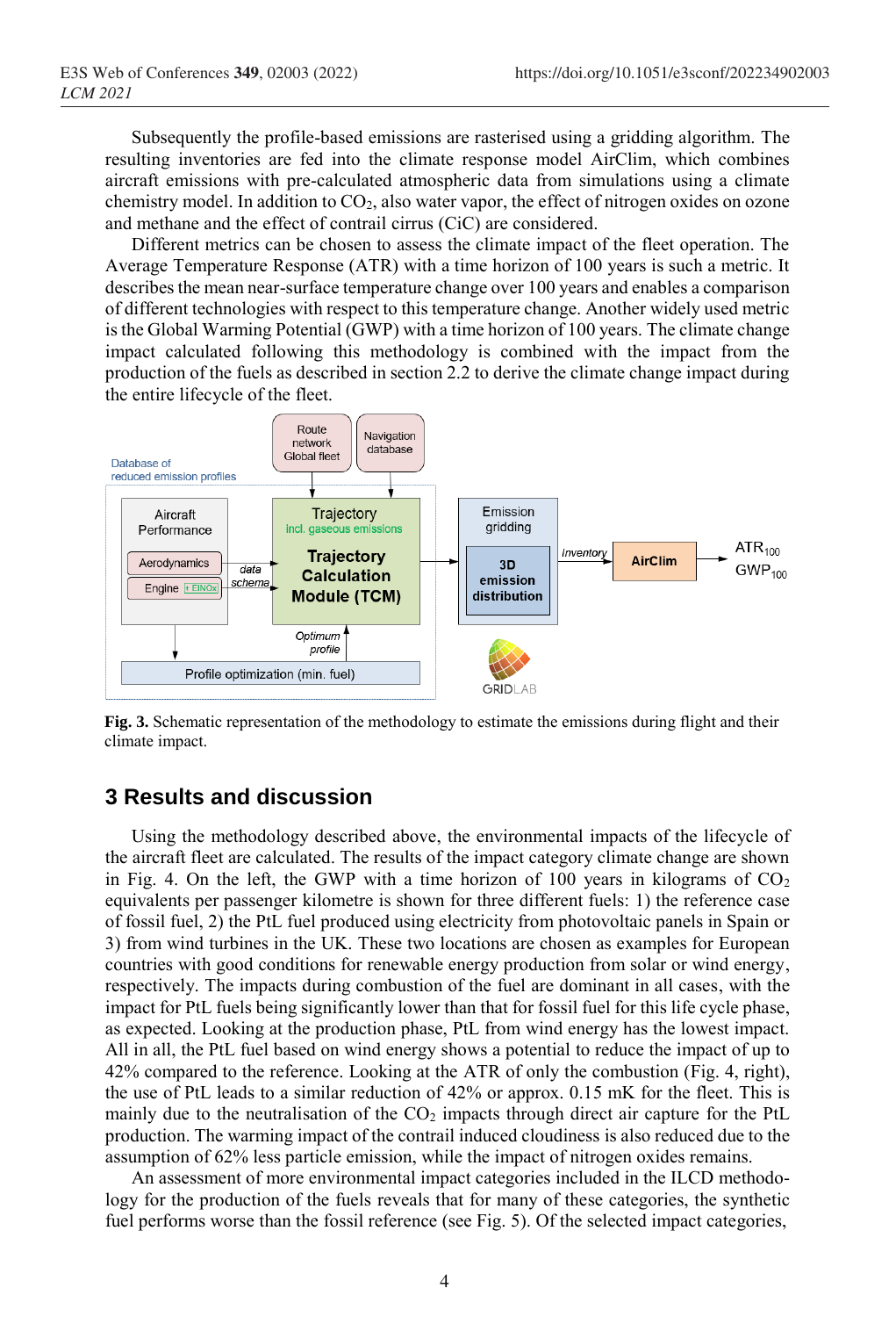

<span id="page-4-0"></span>**Fig. 4.** GWP100 for the entire lifecycle of the fleet for the cases of fossil jet fuel, PtL from photovoltaic panels in Spain, and PtL from onshore wind turbines in the UK (left); ATR100 for the lifecycle of the fleet considering only the fleet operation for the cases of fossil jet fuel and PtL (right).



<span id="page-4-1"></span>**Fig. 5.** Normalised environmental impacts of the production phase of fossil jet fuel, PtL from photovoltaic panels in Spain, and PtL from onshore wind turbines in the UK for selected ILCD impact categories, including a contribution analysis for the PtL production pathways.

only in the case of ozone layer depletion a significant improvement compared to the fossil reference can be observed for both cases of PtL. The high impact of fossil fuel in this category stems mainly from the Halon 1301 (Bromotrifluoromethane) that is included as an emission during petroleum production in the ecoinvent database; due to the phasing out of this substance, the actual impact is expected to be significantly lower. A contribution analysis of the two selected PtL pathways including processes with a relative impact higher than 5% in any of the categories shows that the electricity needed for the production of hydrogen via electrolysis has the highest impact in all categories (>80%), followed by the impacts from the electrolyser construction. The high impacts by the electricity for electrolysis come mainly from the provision of minerals and metals required for the manufacturing of renewable energy plants as well as the background electricity mix involved in the production of the plants. For instance, for the construction of photovoltaic panels, the comparatively high resource depletion of minerals and metals results mainly from the activities related to the